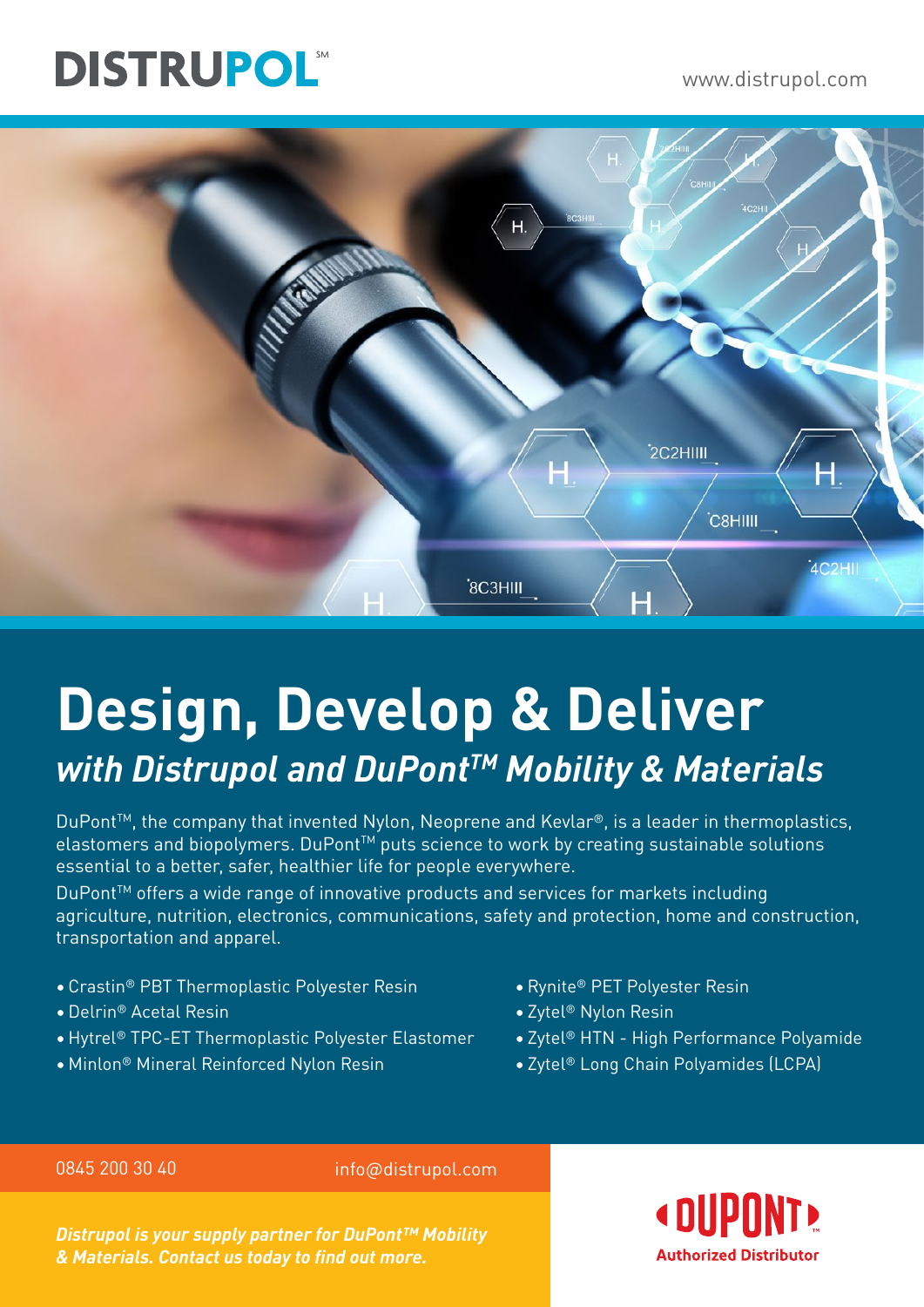

**Distrupol is a leading polymer distributor with over 50 years of excellence, innovation and expertise in the sales and application development of thermoplastic polymers and elastomers.**

Our team of highly experienced sales people is able to meet your requirements and exceed your expectations, whilst adding value to your business. The team is supported in every market by our development engineers, who have an unrivalled knowledge of every aspect of polymer technology including design of parts and moulds, polymer selection to achieve best performance, troubleshooting and optimising the production of parts.

Our long term partnerships with world class suppliers strengthen our knowledge and give us an extensive range of high quality products to provide a material solution for every application. All of our suppliers are REACH compliant and all of the Distrupol businesses are fully accredited to ISO 9001:2008.

The Distrupol portfolio contains products and solutions that fulfil the requirements of leading and emerging industries. The range is accompanied by certifications and approvals for the automotive, medical, food and electrical industry.

Warehouses in the United Kingdom, Ireland, Sweden, Finland and the Netherlands support us to offer next day delivery across Europe. Materials are available from 25kg bags to full truckloads, octabins, big bags and bulk delivery. Whenever required, we can repack material in our warehouse into the desired packaging.

Discover the real value that Distrupol can add to your business.

*Design, Develop and Deliver with Distrupol.*

#### **Crastin® PBT Thermoplastic Polyester Resin**

Crastin® polybutylene terephthalate (PBT) provides exceptional dimensional stability combined with low creep, excellent electrical insulation properties and fantastic surface finishes. Through modifications, physical and technical, a vast range of grades is available for a variety of applications.

#### **Product Range by Advantages** • Unreinforced

• Low warp

• Medical • Laser markable • Super fast cycling • Hydrolysis resistant

- Stiffness
- Dimensional stability at high temperatures (130/150°C)
- Colour stability at elevated temperatures
- Creep resistance
- Good electrical insulation (up to Class F)
- High surface gloss
- Good UV resistance
- **Delrin® Acetal Resin**

• Glass fibre reinforced (10%-50%)

• Glass bead reinforced • Flame retardant • Tough & super tough

• Food & water approved

Delrin® acetal (Polyoxymethylene POM) bridges the gap between metals and plastics with a unique combination of properties. These include low wear/low friction, strength and stiffness, hardness, dimensional stability, toughness, fatigue resistance, solvent and fuel resistance. Delrin® is the stiffest and strongest unreinforced technical engineering polymer available.

#### **Product Range Advantages**

- Low, medium & high flow
- Tough & super tough
- UV stabilised
- Easy processing
- Glass fibre reinforced (10%-25%)
- Advanced lubrication
- Antistatic & conductive
- Teflon® filled
- Food & water approved
- Medical
- Kevlar® modified
- Metal detector & X-Ray visible
- Delrin® Renewable Attributed (produced from 100% bio-feedstock from waste)
- Delrin® CPE (low-emission)

- Stiffness without reinforcement
- Toughness over wide temperature range
- Wide range of service temperatures
- Fatigue resistance
- Creep resistance
- Dimensional stability
- Low moisture pickup
- Chemical & fuel resistance
- Low friction & wear



For further information please contact us today. **info@distrupol.com | www.distrupol.com**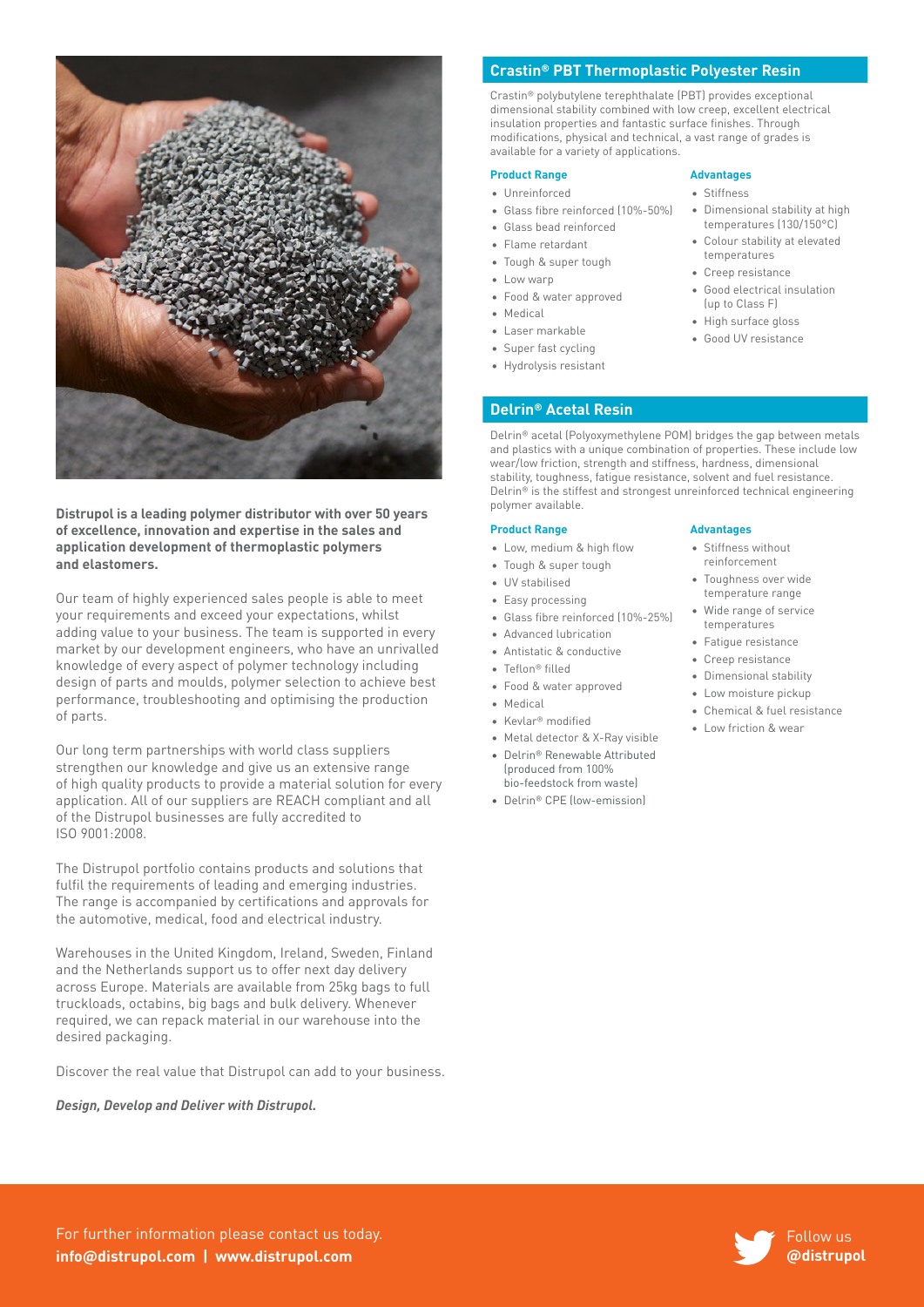### **Hytrel® TPC-ET Thermoplastic Polyester Elastomer**

Hytrel® thermoplastic polyester elastomers provide the flexibility of rubbers, the strength of plastics and the processibility of thermoplastics. Hytrel® combines resilience, heat and chemical resistance with strength and durability.

#### **Product Range by Advantages**

- Shore 30D 82D
- Flame retardant
- UV stabilised
- Hydrolysis resistance
- Food & water approved
- Medical
- Blow mouldable
- Hyrel® RS (up to 60% renewably sourced material)
- 
- High impact strength at
- low temperatures
- Excellent fatigue resistance • Flexible at low temperatures
- Wide range of service
- temperatures (-40°C-125°C)
- Good noise & vibration
- dampening
- No plasticizer
- Excellent oil & solvent resistance
- Easy to process

#### **Minlon® Mineral Reinforced Nylon Resin**

Minlon® mineral/glass-reinforced nylon resins offer properties which maintain the optimum balance of strength and rigidity, while minimising the effects of warpage. Minlon® provides excellent chemical resistance and retention of properties at high temperatures.

#### **Product Range by Advantages**

- Mineral reinforced (15% -40%) • Easy flow
- Glass/mineral combinations
- Toughened
- Heat stabilised
- Fast cycle times • High impact strength
- Excellent chemical resistance • Excellent surface finish
- Lubricated
- Low warp
- Paintable & chrome platable

#### **Rynite® PET Polyester Resin**

Rynite® modified polyethylene terephthalate (PET) combines the best properties of stiffness, temperature performance and maximum dimensional stability with high gloss finish. Rynite® is formulated with a unique rapid crystallisation system and also has a 20°C heat deflection advantage over standard PBT.

#### **Product Range 6 2008 10 Advantages**

- Glass fibre reinforced (15%-55%)
- Glass & mineral combinations
- Flame retardant & nonhalogenated
- Toughened
- Lubricated
- Low warn
- High glow wire performance

Find us on LinkedIn

- High gloss
- Rynite® SUV (Super UV)

### • Stiffness

- Dimensional stability at high
- temperatures (155°C-200°C) • Colour stability at high
- temperatures
- Creep resistance
- Flame & glow wire resistance
- Good electrical insulation (up to Class H)
- High surface gloss
- UV resistance
- Easy processing

#### **Zytel® Nylon Resin**

Zytel<sup>®</sup> has been an industry leader for more than 70 years. Zytel<sup>®</sup> is one of the most versatile of nylons with a range of PA6, PA6.6 and PA6.6/6 grades. Zytel® offers high mechanical strength, stiffness and toughness, along with good electrical and flammability properties.

> • Strength • Toughness • Fatigue resistance • Creep resistance • Chemical resistance • Thermal resistance • Low wear • Easy to process • Dimensionally stable

#### **Product Range Advantages**

- Unreinforced
- Glass fibre reinforced (15%-60%)
- Flame retardant
- Tough & super tough
- Heat stabilised
- Lubricated
- Flexible
- Food & water approved
- Medical
- Low wear
- Hydrolysis resistant
- Weather resistant
- Blow moulding
- Non-halogen flame retardant
- Zytel® RS (up to 65% renewably
	- sourced material)

#### **Zytel® HTN - High Performance Polyamide**

Zytel® HTN High performance polyamide bridges the gap between engineering and high performance speciality polymers. Zytel® HTN is modified to withstand extreme conditions such as long term exposure to heat, chemicals and moisture.

• Stiffness

• Property retention with moisture content • High service temperature (150°C-200°C) • Creep resistance • Chemical resistance • Dimensionally stable

• 20%-100% renewable content

• Excellent chemical resistance • Hydrolysis resistance • Excellent thermal properties • High stiffness & strength • Lower permeability to fuel & gases

**DISTRUPOL®** 

• Flexible • Tough

#### **Product Range by Advantages**

- Glass fibre reinforced (15%-60%)
- Unreinforced
- Flame retardant & non-halogenated
- Heat stabilised
- **Lubricated**
- **Toughened**
- Food approved
- Hydrolysis resistant
- Low wear & friction
- Low warp
- EF Friendly

#### **Zytel® Long Chain Polyamides (LCPA)**

Zytel® Long Chain Polyamides (LCPA) includes PA10.10, PA6.10 and PA6.12 produced in standard and renewably sourced (RS) options (20 – 100% renewable). Zytel® (LCPA) grades offer excellent thermal, flexible, chemical and hydrolysis resistance properties.

#### **Product Range by Advantages**

### **PA10.10**

- Flexible
- Heat & UV stabilised

#### • Toughened & plasticized

- **PA6.10 & PA6.12**
- Glass reinforced

• Toughened & plastersized

- Toughened
- **PA6.12** • Food & medical

• Carbon fibre